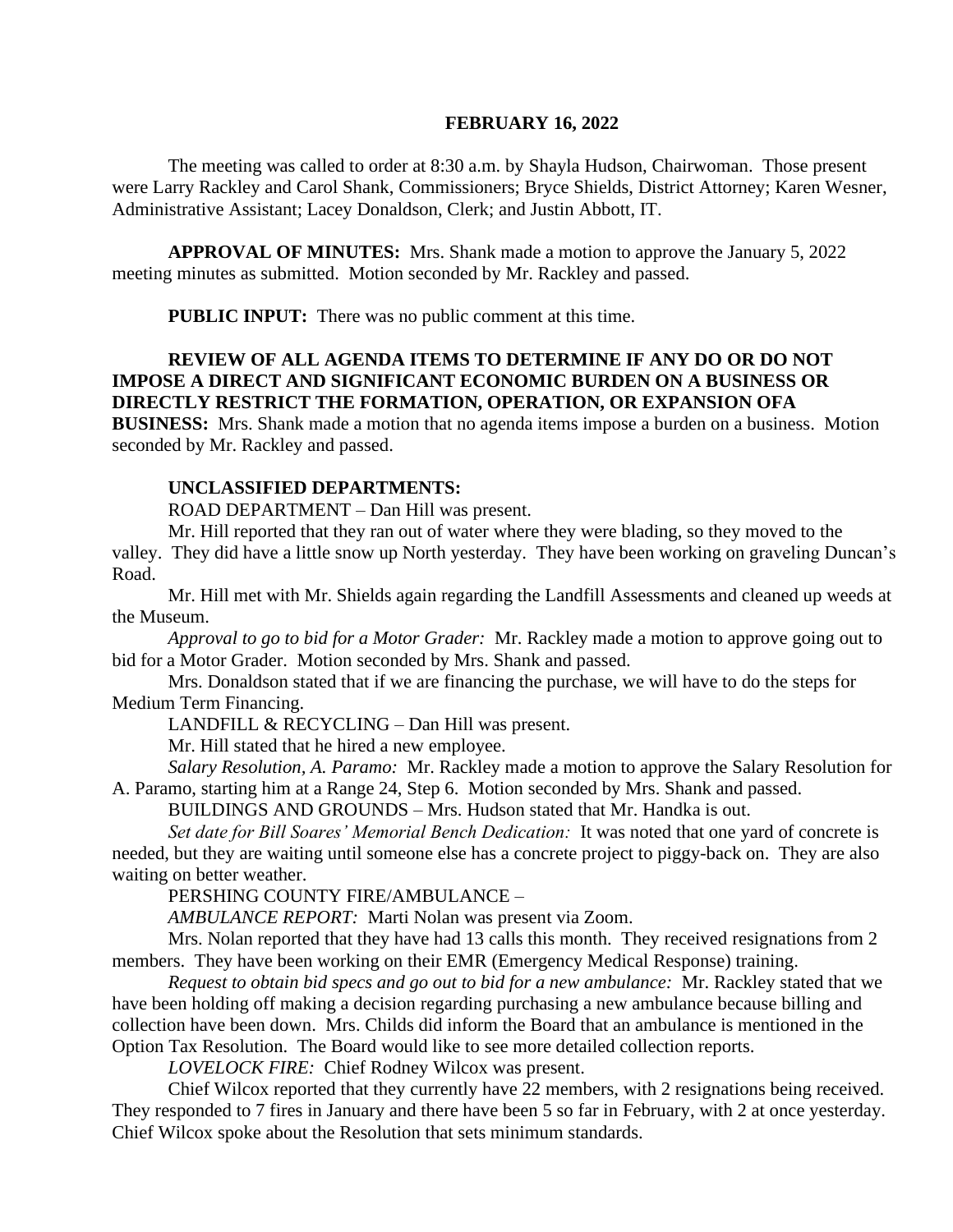# **BID OPENING AND AWARD, PERSHING COUNTY BRUSH TRUCK:** Four bids were

received as follows:

| \$170,207.55 |
|--------------|
| \$152,565.00 |
| \$163,201.00 |
| \$158,950.00 |
|              |

Mr. Burke and Mr. Shields will review the bids for compliance, and it will be awarded at the next meeting.

**GRASS VALLEY FIRE DEPARTMENT REPORT:** Chief Sean Burke was present.

Chief Burke reported that all members of his department have completed their Firefighter I training.

# **BID OPENING AND AWARD, PERSHING COUNTY MAGNESIUM CHLORIDE BID:**

Two bids were received and opened on Tuesday, February 15, 2022 by Mr. Hill, Mr. Rackley and Mrs. Donaldson. The bids were as follows:

Dust Busters \$112,829.90

Envirotech \$144,811.76

Mr. Rackley made a motion to award the bid to Dust Busters, being the lowest, most responsive bid. Motion seconded by Mrs. Shank and passed.

# **UNCLASSIFIED DEPARTMENTS, CONT.D:**

AMBULANCE - *UPDATE ON MEDICAID APPLICATION AND PERMISSION TO PROCEED WITH REQUIRED CHANGES THAT MAY INCLUDE APPLICATION, AND PERMISSION TO PROCEED WITH REQUIRED CHANGES THAT MAY INCLUDE APPLYING FOR A NEVADA STATE EXEMPT BUSINESS LICENCE FOR THE AMBULANCE SERVICE, AND DESIGNATION OF AUTHORIZED SIGNER:*Mrs. Shank gave an update….

SAFETY/CHN/CEMETERY – Cheryl Haas was present.

In regard to the Safety Committee, they have been reviewing the Safety Manual.

*Approval of Pershing County Safety Management System as reviewed and recommended by the Safety Committee:* Mrs. Shank made a motion to approve the Pershing County Safety Management System as reviewed and recommended by the Safety Committee. Motion seconded by Mr. Rackley and passed.

*Approval to send the attached form to all existing employees and to add it to the New Employee paperwork distributed by Payroll. The purpose is to collect AlertSense information for emergency notifications:* Mrs. Shank made a motion to approve sending the attached form to all existing employees and to add it to the New Employee paperwork distributed by Payroll. Motion seconded by Mr. Rackley and passed.

In regard to building inspections, the Senior Center and Annex were supposed to be inspected in November, but were cancelled. POOL/PACT has sent a self-inspection checklist.

In regard to the Cemeteries, the Board met last night. They have a quote from  $M \& M$  Metal to make signs for Unionville and the Chinese Cemetery in the amount of \$4,993.58. Mr. Shields stated the Commission needs to approve the expenditure, so an item will be on the next agenda. The newest member came to last night's meeting, but they still have one vacancy. Ms. Burke also mentioned that grave site maintenance is needed. It was also noted that they participated in the Wreaths Across America project over Christmas time.

Regarding the Health Department, Nurse Foreman is retiring on April 7<sup>th</sup>. The State is looking for a replacement. The Clinic is still providing boosters to those interested. Johnson and Johnson is pulling their vaccine, so once the supply is gone there will be no more.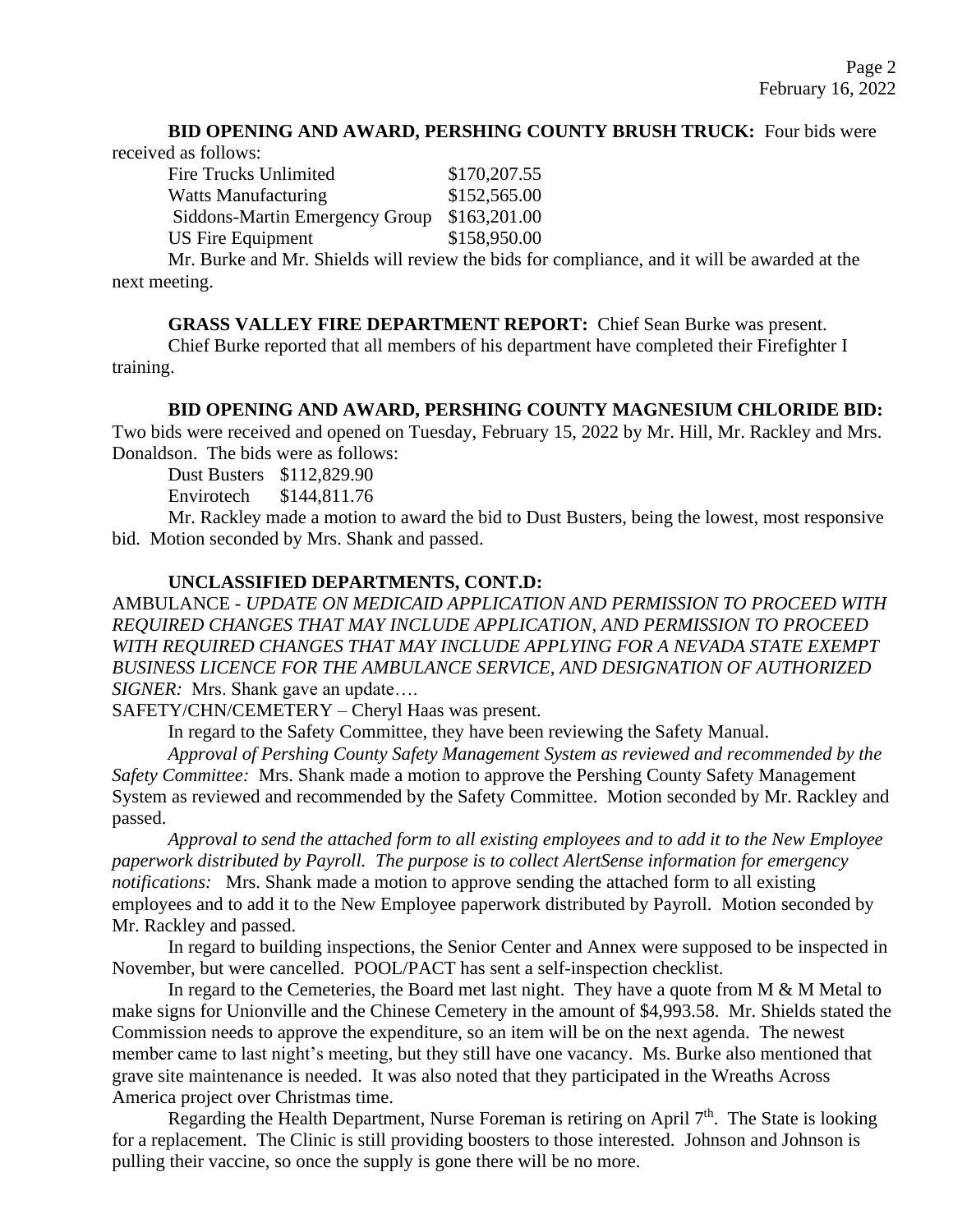PERSHING COUNTY EMERGENCY OPERATIONS MANAGER / LEPC – Sean Burke was present.

Mr. Burke stated that all the grants are on track. He will be submitting the SERC OPTE (State Emergency Response Commission Operations, Planning, Training and Equipment) grant, which is due mid-March. It was noted that we are successful in obtaining this grant every year.

IT DEPARTMENT – Justin Abbott was present.

Mr. Abbott reported that he has 3 applications for the IT Tech position, which closes on Friday. He has been having some connectivity issues. AT&T has been sending a lot of pre-planning paperwork for Mr. Abbott to fill out. There was a NNIS outage yesterday, which caused the phones to be down. Mr. Abbott was working on getting the cellular service to kick in, but the internet came back up before he got it done. He informed the Board that we will not lose service in the future.

ECONOMIC DEVELOPMENT – Heidi Lusby-Angvick was present.

Mrs. Lusby-Angvick reported that she will be attending the Northern Nevada Business Weekly breakfast next week. First Independent Bank has been in the community the last several weeks, offering services to local businesses and residents. Mrs. Lusby-Angvick also attended the Nevada Works Strategic Planning workshop last week. The Technical Assistance Grant through Brownfields is moving along. The first Business Brunch is scheduled for Wednesday, March 2<sup>nd</sup> at C-Punch.

# **ELECTED DEPARTMENTS:**

LACEY DONALDSON, CLERK-TREASURER – *Approval of letter to the Department of Taxation requesting a waiver for the Supplemental City-County Relief Tax guaranteed status:* Mrs. Shank made a motion to approve sending a letter to the Department of Taxation asking that Pershing County continue with the Supplemental City-County Relief Tax Guaranteed Status. Motion seconded by Mr. Rackley and passed.

RENE CHILDS, RECORDER-AUDITOR – Mrs. Childs stated that the March  $31<sup>st</sup>$  budget workshop needs to be rescheduled. It will be held on Monday, April 4<sup>th</sup> at 8:30 a.m. instead.

LAUREEN BASSO-CERINI, ASSESSOR – *Request for assistance regarding unpaid taxes on a mobile home, which has been sold twice:* Mr. Shields would like a couple months to try to contact the new owners. It was noted that the Mobile Home title hasn't been transferred. Ms. Basso-Cerini cannot sign-off on a title when delinquent taxes are due. The Board would like Ms. Basso-Cerini to work with Mr. Shields.

*Approval to increase the vacant Administrative Clerk I/II ¾ time position to a full-time position and permission to advertise/hire to fill the position:* It was noted that this is not currently in the budget. The <sup>3/4</sup> position hasn't been filled, so there is money available in the budget.

Mr. Rackley made a motion to approve increasing the  $\frac{3}{4}$  time position in the Assessor's office to full-time and move forward with advertising and hiring to fill the position. Motion seconded by Mrs. Shank and passed.

#### **RALPH RUNGE, WEST COAST SALMON NEVADA:** UPDATE ON PROJECT IN

PERSHING COUNTY – Mr. Runge thanked the County for the hospitality when the Senior Management Team was in town last week. Mr. Runge also reported in their last press release they announced that they had signed a technology agreement with PR Aqua. The Senior Management Team is out in the financial world talking to potential investors. With existing funds, they got the design plan. Around August they will work with Mr. Evans to make sure they have all their permits in place to start excavation. They are hoping to have eggs in by 2023 and their first harvest in 2025. Mr. Runge also stated that they are working with the State Department of Business and Industry on a tax exempt bond. Their formal application will be submitted this week.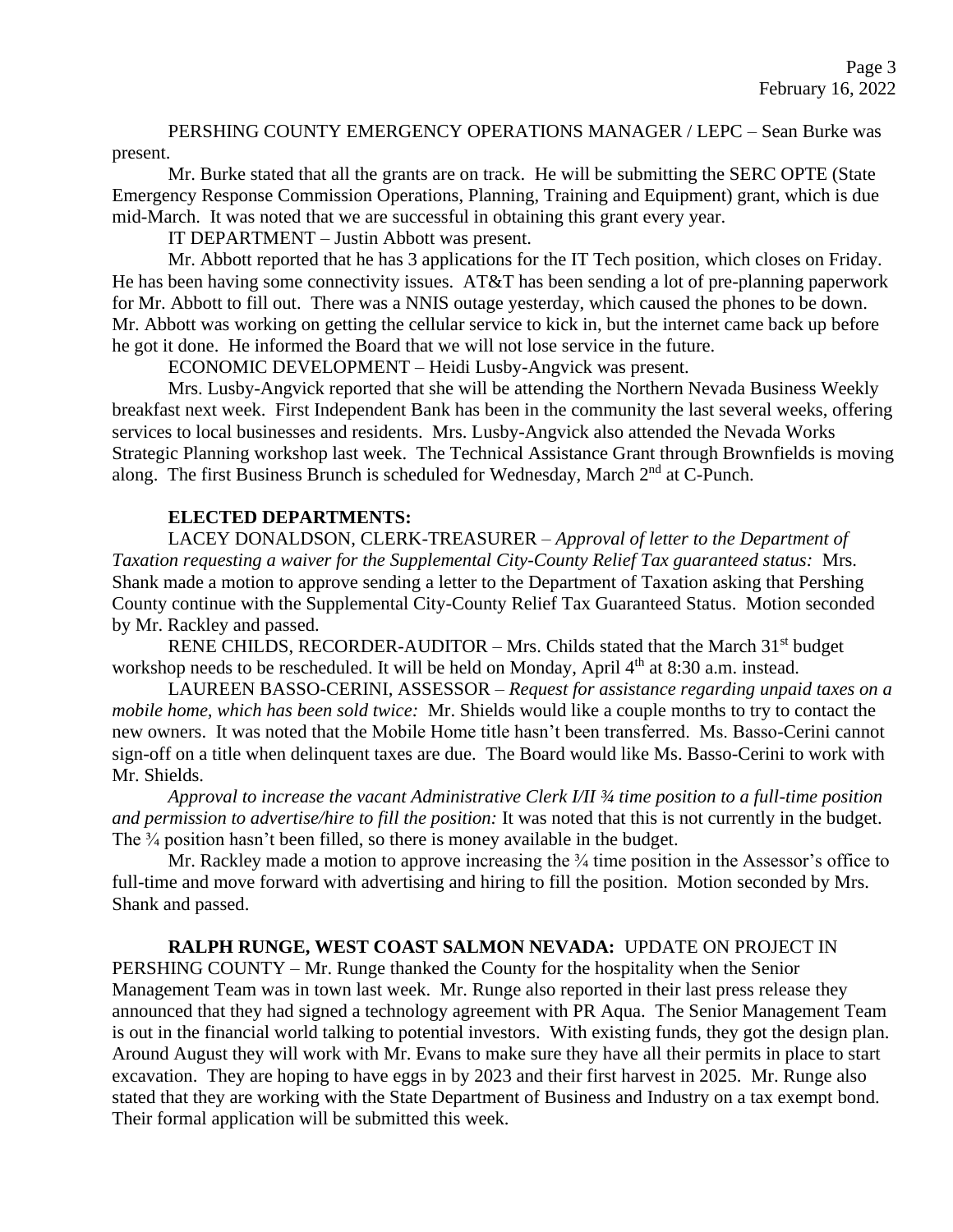**JERRY ALLEN, SHERIFF:** Sheriff Allen and Sgt. Carmichael were present. Sheriff Allen didn't have anything new to report, although, a new deputy did start today.

*Salary Resolution, A. Gregory:* Mrs. Shank made a motion to approve the Salary Resolution for Andrew Gregory, moving him from a Dispatcher I, Range 26, Step 1 to a Dispatcher II, Range 27, Step 1. Motion seconded by Mr. Rackley and passed.

*Discuss regarding the upcoming Burning Man Festival and other Festivals to be held on the Pershing County portion of the Black Rock Desert:* There was discussion about other "non-organized" events. Mr. Shields stated that we are bound to respond to emergency calls to the extent that we are able. Sgt. Allen reported on the numbers of individuals that were on the playa last year when there was no organized event. He also spoke about the availability of officers to work the event, noting that the Prison is down 100 employees. Sheriff Allen gave the Board his preliminary budget for this year's event.

#### **GRASS VALLEY ADVISORY BOARD:** Sean Burke was present.

Mr. Burke reported that the Board had a meeting scheduled for January  $31<sup>st</sup>$ , but they did not have a quorum. They are working on the yearly calendar. Mr. Burke also reported that his appointment to the Advisory Board expires in June and he will not be asking to be reappointed.

**DERBY FIELD:** Mr. Rackley didn't have anything to report.

**BOARD APPOINTMENTS / RESIGNATIONS:** WILDLIFE ADVISORY BOARD RESIGNATION – A letter of resignation was received from Randall Scilacci.

Mrs. Shank made a motion to accept Randall Scilacci's resignation from the Wildlife Advisory Board. Motion seconded by Mr. Rackley and passed.

LIBRARY BOARD RESIGNATION – A letter of resignation was received from Marianne Papa.

Mrs. Shank made a motion to accept Marianne Papa's resignation from the Library Board of Trustees. Motion seconded by Mr. Rackley and passed.

**MARZEN HOUSE MUSEUM:** APPROVAL OF ANNUAL OUTGOING LOAN AGREEMENT BETWEEN NEVADA MUSEUMS AND HISTORY AND MARZEN HOUSE MUSEUM FOR ARCHAEOLOGICAL MATERIAL EFFECTIVE 2-3-2022 TO 2-3-2023 – Mrs. Shank made a motion to approve the annual outgoing Loan Agreement between the Nevada Museums & History and Marzen House Museum for archaeological material, effective 2-3-2022 to 2-3-2023. Motion seconded by Mr. Rackley and passed.

**APPROVAL OF COMMISSIONER PLANNING WORKSHOP SCHEDULED FOR FEBRUARY 18, 2022; PROPOSAL AND PAYMENT PREPARED BY SHERYL GONZALES, WNDD EXECUTIVE DIRECTOR - \$500.00 PER WORKSHOP AND MILEAGE AT 58 CENTS PER MILE; DISCUSSION REGARDING ADDITIONAL WORKSHOPS ON FEBRUARY 25TH AND MARCH 4TH, 2022:** Mrs. Hudson stated that Fridays do not work for her and she would like to see the dates rescheduled for Mondays. Mrs. Shank will work with Ms. Gonzales to reschedule the meetings for February  $28<sup>th</sup>$ , March  $7<sup>th</sup>$ , and March  $21<sup>st</sup>$ .

Mrs. Shank made a motion to approve paying Sheryl Gonzales \$500 per workshop and mileage at \$0.58 per mile for facilitating the Planning workshops. Motion seconded by Mr. Rackley and passed.

**FIRST READING OF AMENDMENT TO ORDINANCE #349, CHAPTER 13.06 OF THE PERSHING COUNTY CODE, CHANGING THE MONTHLY BASE RATE OF LANDFILL CHARGES FROM \$12.00 TO \$13.00 IN PERSHING COUNTY AND FROM \$13.00 TO \$14.00**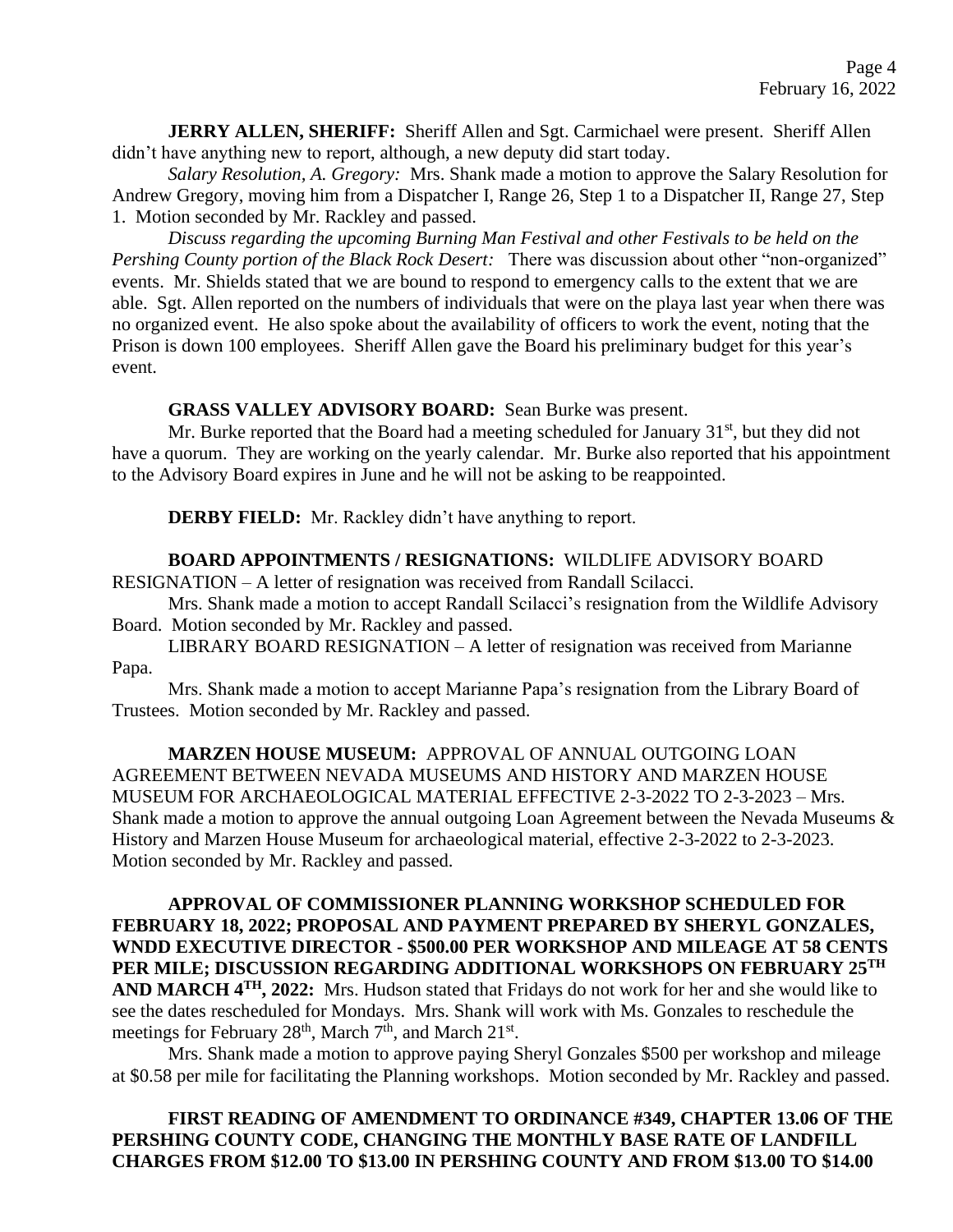### **IN AREAS OF THE COUNTY SERVICED BY TRANSFER SITES, EFFECTIVE JULY 1, 2022:**  Mrs. Shank introduced Bill # 351 and read it by title as follows:

AN ORDINANCE AMENDING CHAPTER 13.06, TITLE THIRTEEN OF THE PERSHING COUNTY CODE BY PROVIDING THAT WASTE GENERATING ENTITIES SHALL BE DETERMINED BY "CLASSIFICATION" AND THAT ALL CLASSIFICATIONS IN LOVELOCK SHALL BE CHARGED A MULTIPLIER OF A BASE RATE OF \$12.00 EACH MONTH, WHILE CLASSIFICATIONS IN THE UNINCORPORATED AREAS OF PERSHING COUNTY SHALL BE CHARGED A MULTIPLIER OF THE BASE RATE OF \$13.00 EACH MONTH, EFFECTIVE JULY 1, 2022.

**AMENDMENT TO RESOLUTION NO. 21-0607, ESTABLISHING A RATE SCHEDULE FOR MONTHLY LANDFILL FEES:** #22-0201 Mrs. Shank made a motion to adopt Resolution #22- 0201, amending the Pershing County Landfill Assessment Multiplying Factor. Motion seconded by Mr. Rackley and passed unanimously.

**APPROVAL TO SEND LETTER TO WELLS FARGO BANK REGARDING THE CLOSURE OF THE LOVELOCK BRANCH:** Mr. Rackley would like to send a letter of disappointment to Wells Fargo for closing our local branch.

Mrs. Shank made a motion to send a letter to Wells Fargo Bank expressing the County's dissatisfaction regarding the closure of the Lovelock Branch. Motion seconded by Mr. Rackley and passed.

**UPDATE FROM EMERGENCY MANAGEMENT RELATING TO COVID-19; LIST OF PROPOSED PROJECTS, PRIORITIZING AND CHANGING/AMENDING THE PROJECTS FOR ALLOCATION OF THE COVID-19 AMERICAN RESCUE PLAN FUNDING FOR PERSHING COUNTY IN THE AMOUNT OF \$1,306,252.00:** Mr. Rackley reported that the 5<sup>th</sup> invoice from Farr West for the Airport Water project has been paid. He has been working with Rusty Kiel on putting together a list of materials to go to bid on.

Sheriff Allen asked for a copy of the ARPA Project list. He also asked if this is the funding that will be used to outfit the emergency trailer. The Board stated yes.

**REPORT FROM LEGAL COUNSEL:** Mr. Shields stated that an issue has come up with the Weed District. Several properties have been reclassified out of Ag. This will be placed on a future agenda for further discussion.

**REPORT FROM ADMINISTRATIVE ASSISTANT / HR REP:** APPROVAL OF RATE INCREASE FOR THE CALENDAR YEAR 2022 FOR S. JORDAN WALSH, HOLLAND AND HART, LLP, TO HANDLE BOTH THE PERSHING COUNTY EMPLOYEES ASSOCIATION AND THE PERSHING COUNTY LAW ENFORCEMENT ASSOCIATION BARGAINING NEGOTIATIONS – Mrs. Shank made a motion to approve the increase for S. Jordan Walsh as presented. Motion seconded by Mr. Rackley and passed.

**ITEMS FOR FUTURE AGENDAS:** A letter was received from an Imlay Water Customer. Her concerns will be put on the next agenda.

**CORRESPONDENCE:** Letter from Division of Minerals.

**MATTERS OF THE BOARD FOR DISCUSSION, BOARD MEMBER REPORTS, BOARD LIAISON REPORTS:** Mr. Rackley reported that he attempted to go to Toulon Peak last